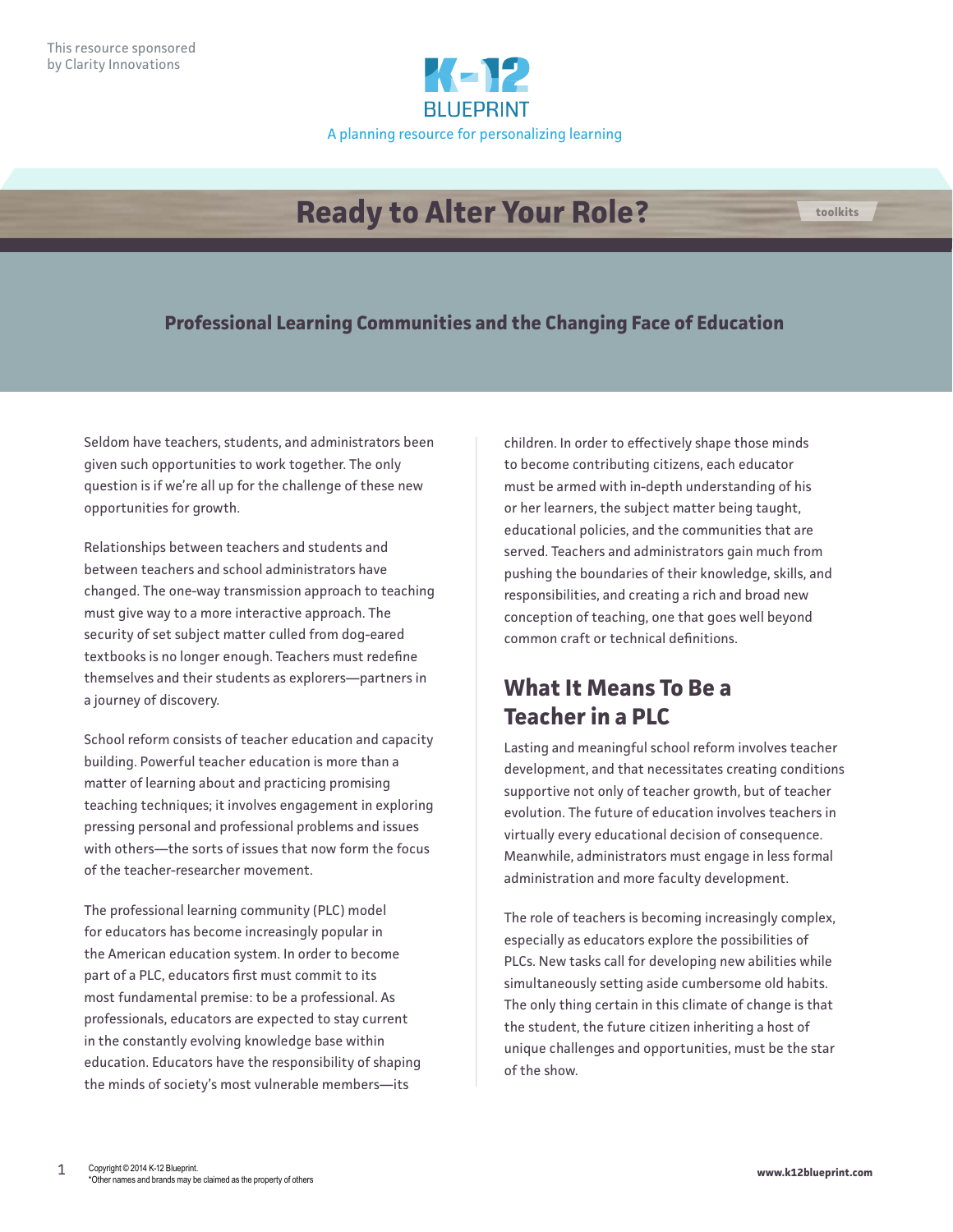Core teachers, who inevitably confront limitations in their content knowledge, need to reach out to other teachers for support. In addition, teachers are challenged not only to work in new ways with other teachers, but to also foster new and more-complicated relationships with students, taking on the role of facilitator and tour guide.

The following are a few simple steps educators can use to increase their professional learning. These steps do not require a huge time commitment. They simply require a commitment to be the very best.

- 1. Join a professional organization for educators.
- 2. Read and share one article per week from an educational journal that relates to either the learners or the subject being taught.
- 3. Subscribe to an educational periodical to stay abreast of the latest developments in the field.
- 4. Every month, buy or borrow a book from the education section of a bookstore or library and study the book for 15 to 30 minutes each night.

## **It Takes a Village**

It is said that it "takes a whole village to raise a child." Similarly, it could be said that it takes a number of teachers working communally and in a variety of roles, yet sharing a unified purpose, to truly educate a child. PLCs allow teachers to teach one another and form committees in which to formulate, disseminate, and test ideas. Every faculty member possesses sufficient talent and skill to produce an extraordinary program, and in most schools that assumption can be proved correct.

Community within schools is necessary for effective student learning for at least three reasons:

1. Students need clear and consistent messages about learning objectives and methods.

- 2. Teachers must take active responsibility for student success. And since any single teacher's influence on a student is affected by the actions of other staff, each teacher's responsibility to the student must extend beyond his or her classroom to the productivity of the school organization as a whole.
- 3. Teachers who collaborate with their colleagues are more likely to be effective with students, because they will benefit from expanded resources.

While these influences are real, teachers in a strong school community feel significant individual responsibility to maximize student success, regardless of student social background. Individual teacher responsibility becomes easier to assume if fortified by collective responsibility. But there are three obstacles that undermine many attempts at evolving the roles of teachers:

- 1. According to professional norms, most teachers want to be treated as autonomous professionals, and are thereby reluctant to become involved with their colleagues' teaching and students.
- 2. There are few organizational mechanisms that help teachers to carefully examine the success of all students and to discuss problems and possible remedies.
- 3. Differences in power within a staff can interfere with the process of reaching consensus on staff responsibilities for high expectations, both for students and for one another.

Teachers value both giving and receiving help while conducting their work. Still it is often difficult to find enough time for teachers to work together. Specialization of academic subjects and other school services such as counseling, special education, and bilingual instruction can create additional roadblocks to productive collaboration.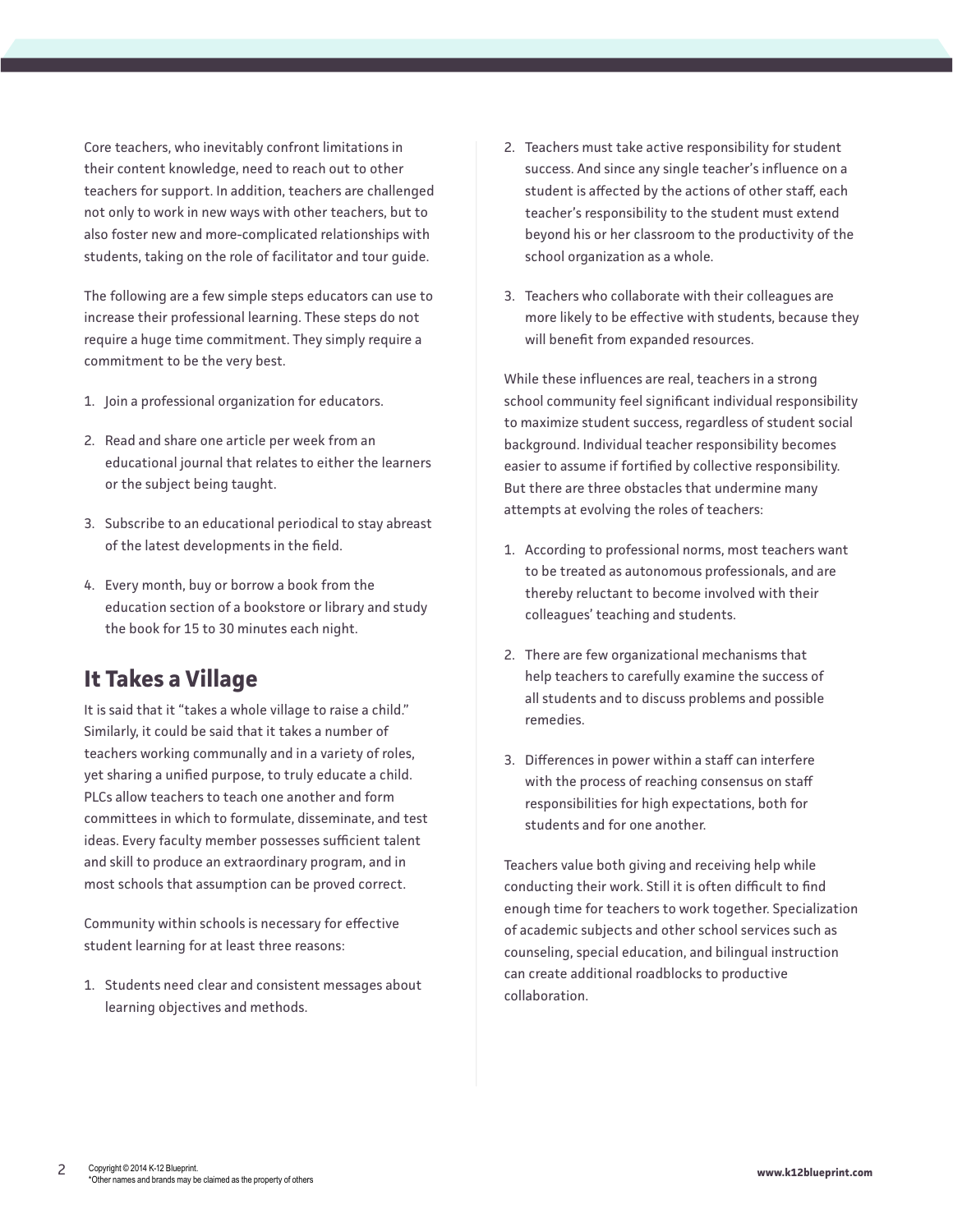Researchers and reformers can't afford to overlook the impact of decisions and actions that teachers working together in some type of sustained professional contact take to improve school performance. This collective reflection, development of standards, and expectations and formulation of plans for action are major hallmarks of a well-developed professional community.

A school-based professional community can offer support and motivation to teachers as they work to overcome the tight resources, isolation, time constraints, and other obstacles they commonly encounter in today's schools. Within a strong professional community, for example, teachers can work collectively to set and enforce standards of instruction and learning. Instead of obeying bureaucratic rules, faculty members act according to teachers' norms of professional behavior and duty. This also creates room within the school structure for principled disagreement and discussion on different issues, which can add to teachers' professional growth.

Professional communities are strong when the teachers in a school demonstrate five critical elements:

- 1. Members of the community talk about their situations and the specific challenges they face. Together, they critique themselves and the school as well as develop a set of shared norms, beliefs, and values that form a basis for action.
- 2. Teachers share, observe, and discuss each other's teaching methods and philosophies. By sharing practice, teachers learn new ways to talk about what they do, and the discussions kindle new relationships.
- 3. Teachers are focused on student learning. They assume that all students can learn at reasonably high levels, and that teachers can help them. Within a strong professional community, this focus is not enforced by rules but by mutually felt obligation among teachers.
- 4. A strong professional community encourages teachers to work together, not only to develop shared understandings of students, curriculum, and instructional policy, but also to produce materials and activities that improve instruction, curriculum, and assessment for students.

5. Teachers joined in a professional community affirm their common values concerning critical educational issues. These values can address children and their ability to learn; priorities for the use of time and space within a school setting; and the proper roles of parents, teachers, and administrators.

Several conditions must be met in order for a professional community to develop and grow within a school. These conditions include the following:

- **Time to Meet and Talk:** There must be support within the school for teachers who want to take risks and try new techniques and ideas. There should be almost daily opportunities for discussion among small groups with common interests as well as regular meetings among the entire faculty. Such periods must be built into the school's schedule and calendar in a way that gives teachers opportunities to consider critical issues in a reflective manner.
- **Physical Proximity:** Schools can increase teacher contact by creating team planning rooms or other common places for discussion of educational practices. In schools where classrooms are close together and "open door" policies are supported, teachers find it easier to work together and to gain new insight into their own practices.
- **Interdependent Teaching Roles:** It's important for schools to create recurring formal situations in which teachers work together. Examples include team teaching and integrated lesson design. The team provides a lasting, substantial structure for sustained communication based on shared goals. As teachers work together, they develop a sense of community and a greater sense of effectiveness.
- **Communication Structures:** The development of a professional community requires structures and opportunities that encourage an exchange of ideas, both within and across such organizational units as teams, grade levels, and subject departments.
- **Teacher Empowerment and School Autonomy:** Researchers suggest that teachers allowed to make decisions regarding their work feel more responsible for how well their students learn. The flexibility allows them to respond to the specific needs they see.